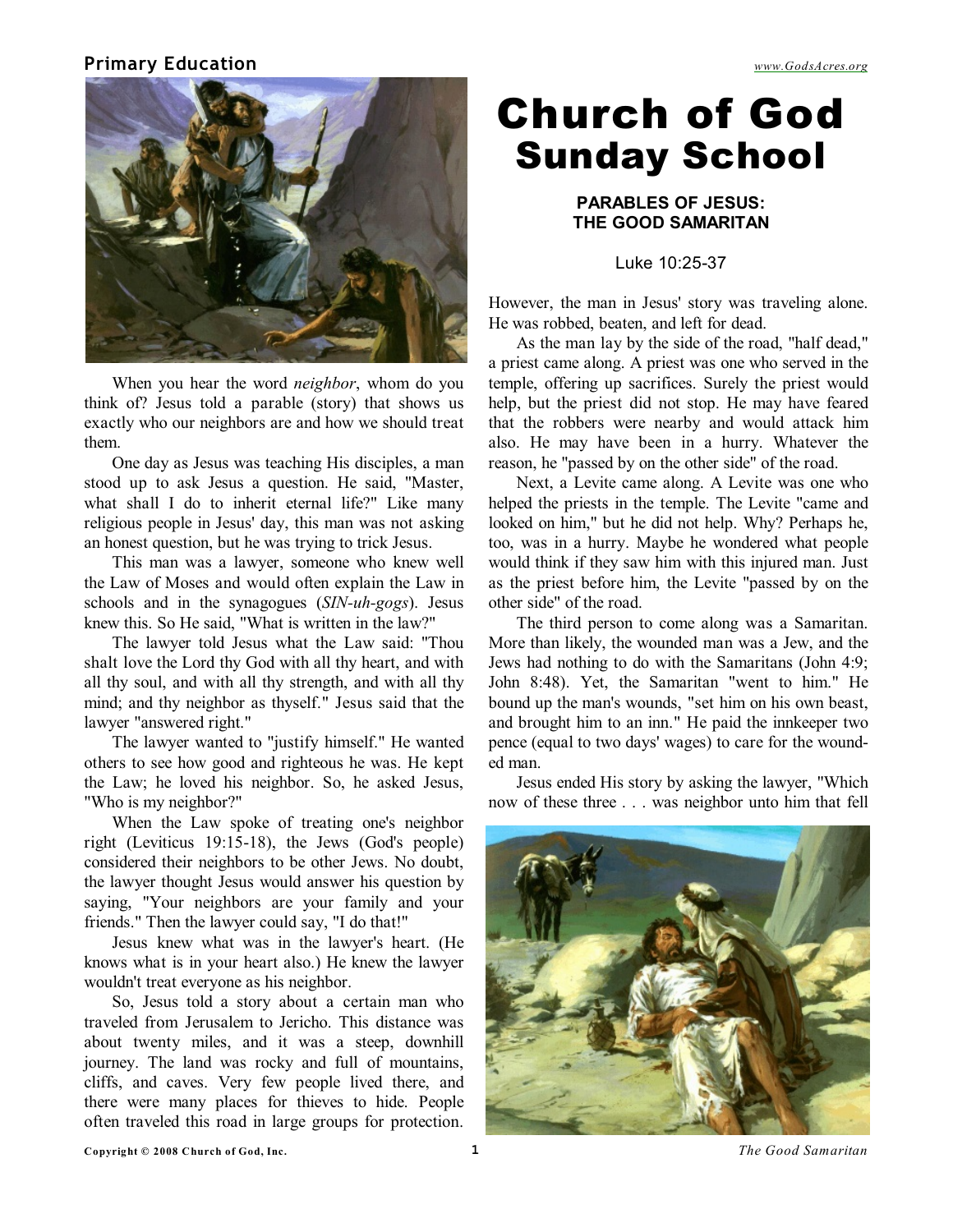### **Primary Education** *www.GodsAcres.org*

among the thieves?" That may seem like a simple question. Of course, the Samaritan was the neighbor!

 Then Jesus said, "Go, and do thou likewise." It is one thing to know what we should do and how we should treat others. But God wants us to put actions to what we know is true and right.

People have many excuses why they cannot help others. Do you allow what other boys and girls think stop you from being friends with someone who is a little different or someone who is shunned by others? A true Christian has love in his or her heart for everyone. Your neighbor is not determined by race, color, or nationality. Your neighbor is anyone and everyone.

#### **MEMORY VERSE:**

*"Then said Jesus unto him, Go, and do thou likewise." —Luke 10:37*

Guide the Samaritan to the Wounded Man å8 矛  $\Omega$ 

 $000$